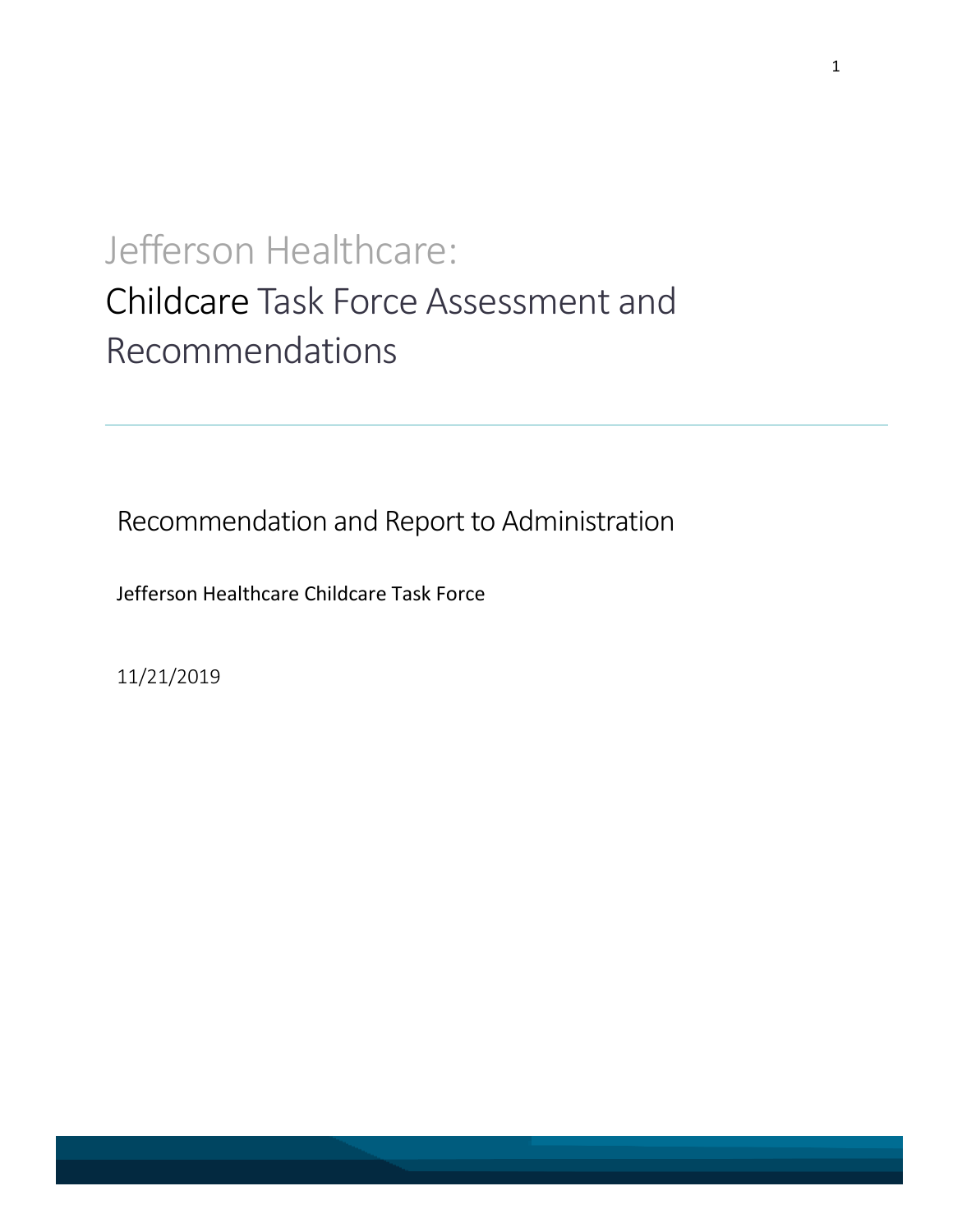# Table of Contents

| Long term solution 5-10 years: New Independently Operated Childcare Center |  |
|----------------------------------------------------------------------------|--|
|                                                                            |  |
|                                                                            |  |
|                                                                            |  |
|                                                                            |  |
|                                                                            |  |
|                                                                            |  |
|                                                                            |  |
|                                                                            |  |
|                                                                            |  |
|                                                                            |  |
|                                                                            |  |
|                                                                            |  |
|                                                                            |  |
|                                                                            |  |
|                                                                            |  |
|                                                                            |  |
|                                                                            |  |
|                                                                            |  |
|                                                                            |  |
|                                                                            |  |
|                                                                            |  |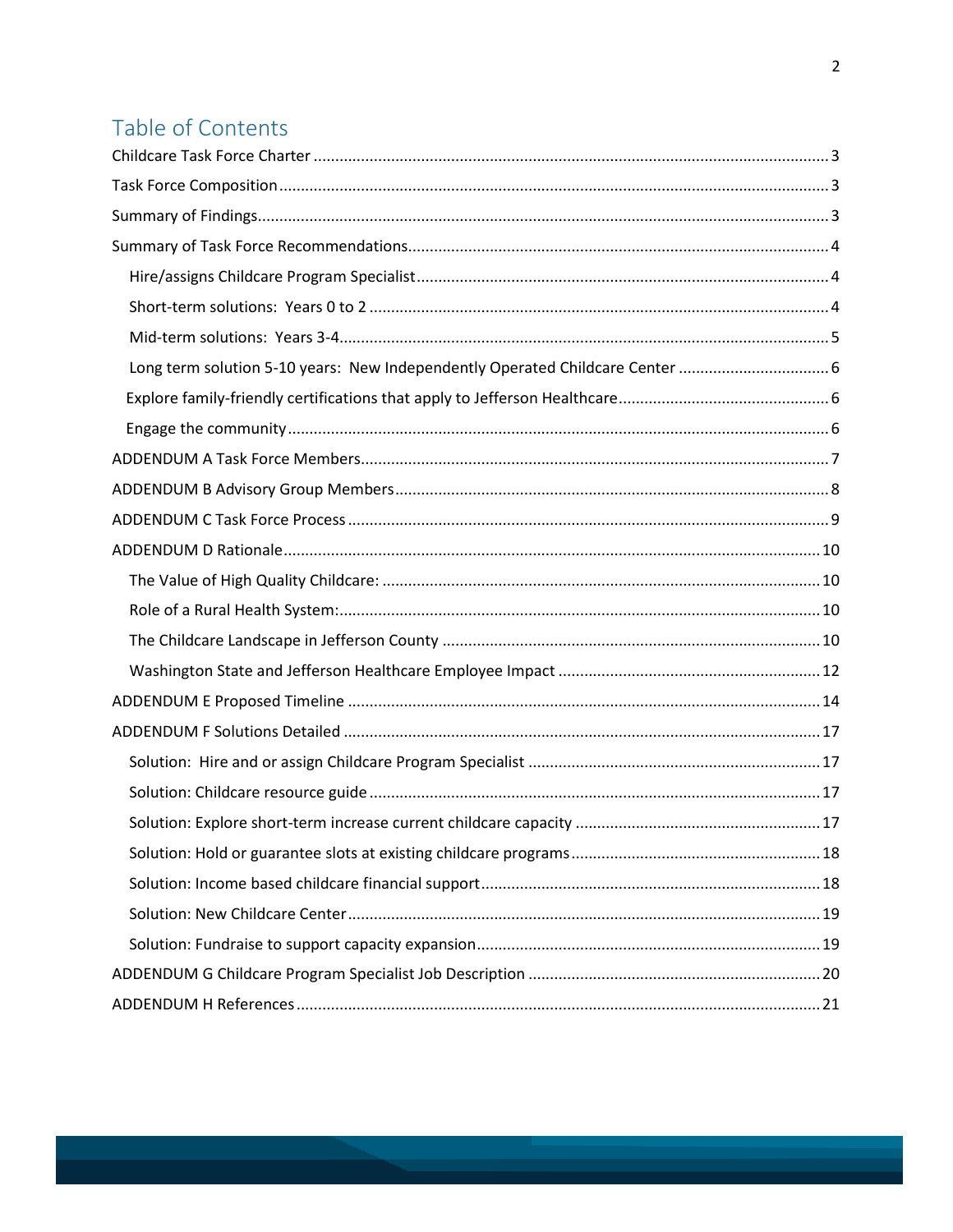## <span id="page-2-0"></span>Childcare Task Force Charter

The Childcare Task Force (TF) was directed to assess the Jefferson Healthcare (JH) need for employee childcare and its impact on recruitment and retention of the work force and the availability of quality childcare in Jefferson County. The TF was asked to identify models that support childcare solutions in order to optimize lifetime health and learning for employee families and the community. Feasibility and recommendations for short term (0-12 months), near term (12-36 months), and long term (3-10 year) will be offered to administration.

Note: the time periods were later redefined to short term (0-24 months), mid or near term (3-4 years) and long term (5-10) years to better align with JH's Master Site Plan.

## <span id="page-2-1"></span>Task Force Composition

The TF convened with 23 members including 4 leads. Fourteen members were employees who had children requiring daycare. Two community members participated and offered expertise to the TF. One has substantial knowledge of daycare legal/regulatory requirements and one is the director of a large daycare center in another county.

The TF hosted an advisory group that consisted of representatives from 3 in-home licensed daycares with Early Achievers certification,1 in-home preschool,1 licensed daycare center,3 schools which included preschool (2 private, 1 public which also initiated after school care sponsored by YMCA),1 involved parent and community member (Macaroni Kid publisher) and 1 local community employer/parent.

Molly Parker, MD, MPH, Medical Director of JH Population Health and Caitlin Harrison, JH CHRO (both parents) served as chairpersons. Bertha Cooper, Process Consultant, served as facilitator and support to the chair and process. Alyssa Rodrigues (Administrative Assistant) served as administrative support (parent). Harrison also served as the liaison to JH Senior Leadership Group (SLG) (Addendum A - Task Force Member List)

## <span id="page-2-2"></span>Summary of Findings

TF findings identified options to address the issue of inadequate community daycare services.

Shortage: The TF confirmed a serious shortage of all-age childcare capacity in Jefferson County, qualifying Jefferson County as a "daycare desert." Capacity for infant childcare is especially scarce. The shortage adversely impacts recruitment and retention of JH employees at all levels. TF parents reported considerable stress around the uncertainty of quality daycare and "having to settle," miss work, or change working hours in order to accommodate care for their children.

Declining supply: In addition to inadequate current childcare supply, data revealed that childcare capacity is declining in Jefferson County. Childcare providers and the attending expert cited an unsustainable business model compromised by increased regulatory costs and a population of young families unable to absorb any increase in costs.

JH Regulatory Constraints: Constraints placed on JH due to its status as a critical access hospital (cost reimbursement) and public district hospital (gifting of public funds) as well as healthcare legal and business environments challenge its ability to own and operate daycare services or provide financial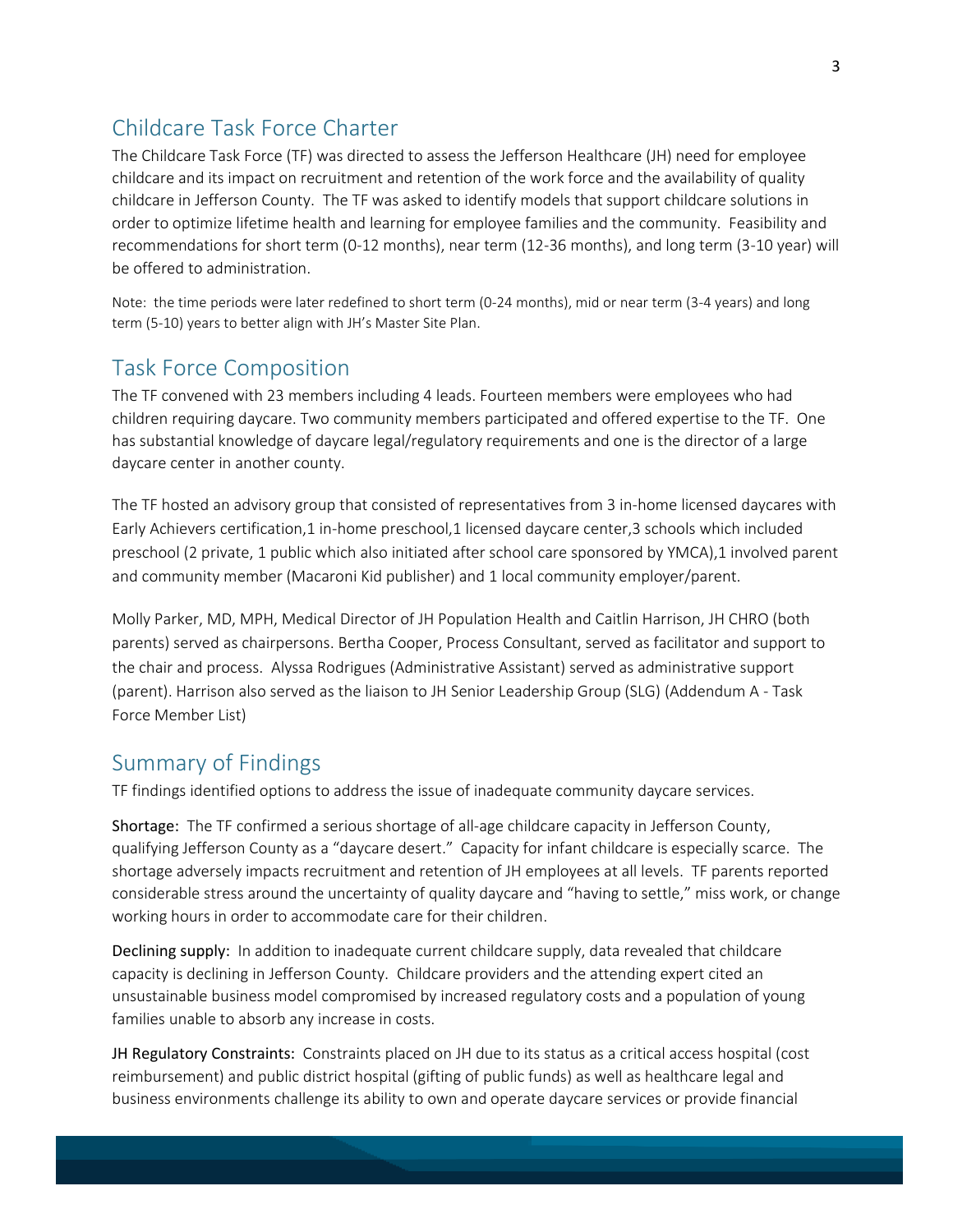assistance that does not pertain to all employees. Unless significant regulatory changes take place, the most effective solution must be found through collaboration with a separately owned and operated qualified daycare entity (new or existing). (Addendum B - Current community organizations working with children).

## <span id="page-3-0"></span>Summary of Task Force Recommendations

The TF recommends that JH commit now and over the next 10 years to augmenting its healthy workforce strategy by improving access to safe, quality childcare for its employees by pursuing the following areas of focus:

- 1. Hire and/or assigns a Childcare Program Specialist to identify and coordinate the research, development, and implementation of short and long-term childcare solutions.
- 2. Increase childcare capacity in the short-term by collaborating with existing childcare providers.
- 3. Foster development of a new full scope childcare center near the hospital by partnering with a childcare operator and working with the JH master site plan.
- 4. Explore family-friendly business certifications for the purpose of understanding how other organizations identify cost effective, meaningful programs to support employee families.
- 5. Engage civic leaders and other employers to join efforts to address larger childcare solutions for the community.

### <span id="page-3-1"></span>Hire/assigns Childcare Program Specialist

First, the TF recommends JH hire and/or assigns a Childcare Program Specialist to drive the research and development of options for childcare capacity expansion. The work will focus on both the long-term and short-term goals outlined in this proposal, driving the day-to-day work of developing partners, strategizing for future plans, and ensuring feasibility, sustainability, and quality.

No small rural hospital in Washington State (or anywhere in the country) could be found that operates a childcare center or was successfully addressing childcare shortages in their community. The role of the Childcare Program Specialist, for that reason, will be research and program development followed by implementation. Collaborations and partnerships will need to be established to increase capacity for childcare in the short and long term for Jefferson Healthcare employees, all of which takes dedicated time, expertise, and commitment. An investment in a specialist to do this work is essential to make change in the current environment. (Addenda X timeline chart, Addenda X draft role description).

## <span id="page-3-2"></span>Short-term solutions: Years 0 to 2

Second, to address the immediate need for childcare, especially for the infant population, the TF recommends increasing capacity by working with existing childcare providers as soon as possible.

Potential options to ameliorate the need follow (Solutions outlined further in Appendix XX):

- Create a resource center for existing childcare operations (e.g. a flier, binder, Dependent Care FSA eligibility, website)
- Collaborate with existing childcare providers to increase capacity. Ideas developed:
	- o Pre-paid slots
	- o Guaranteed slots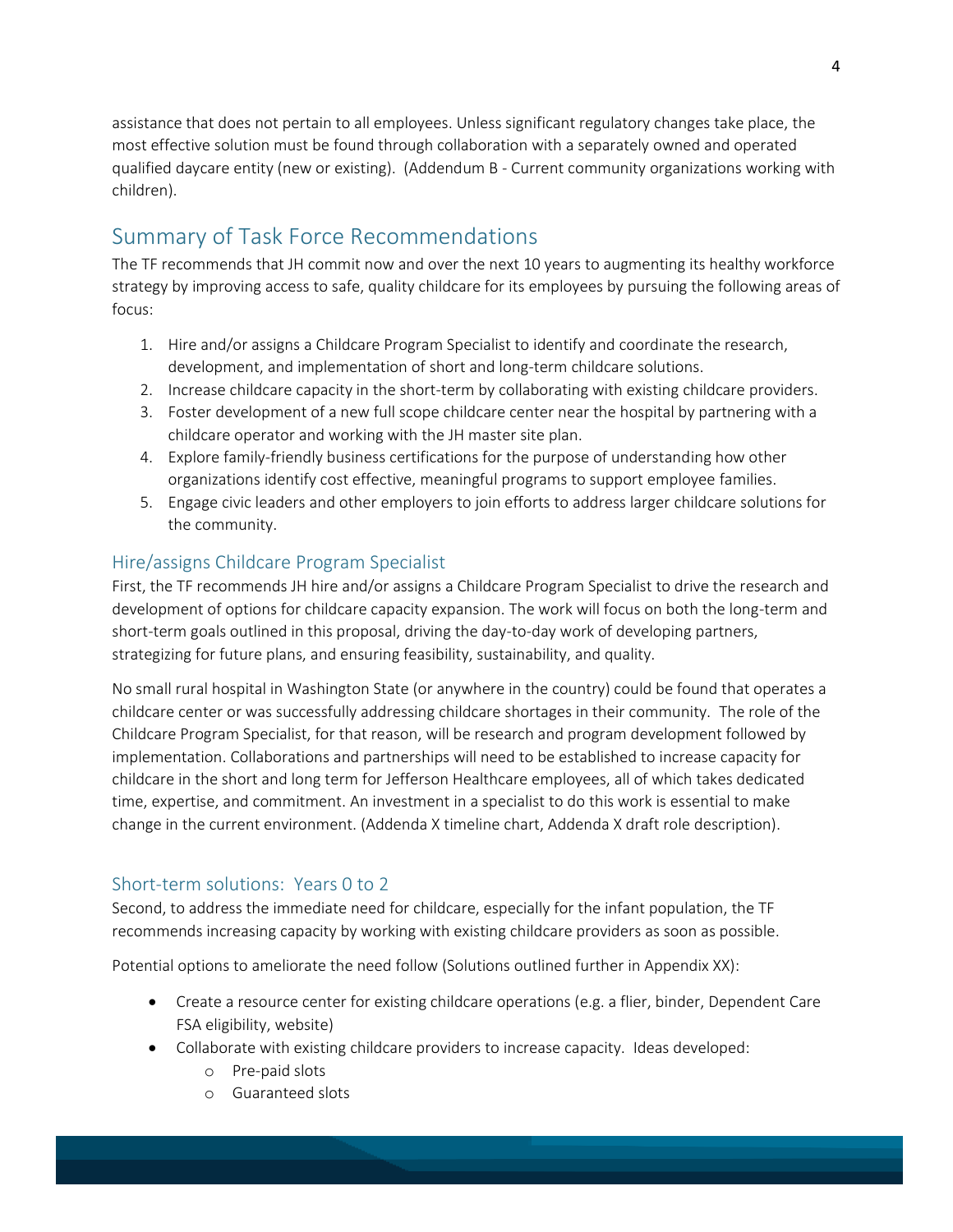- o Support for space renovation
- o Explore drop-in and after-hours options
- Offer financial assistance to lower income families
	- o Outside funding sources would be necessary due to public hospital constraints
- Explore funding sources to augment existing programs and develop new programs
	- o Grants
	- o Fundraising

To start this process, a letter and survey were sent to existing childcare and preschool providers asking if they would like their organization's details to be included in a flier or binder (Appendix B - Regional organizations working in the field of childcare and preschool). A survey was also sent to a home care provider who expressed interest in an intergenerational daycare center in the long-term. Included in the mailing was a survey designed to gauge interest of recipients in partnering to improve childcare capacity. The goal is to enquire about the feasibility and interest of short-term and mid-term collaborative solutions outlined by the TF. Collecting and collating that information is in progress.

In the short- and mid-term due to the severity of daycare shortages, the only viable options identified by the task force involved expansion of existing daycare capacity in the community. TF parents showed a strong preference for JH working with providers to hold/guarantee daycare slots for JH employees. Members acknowledged that to reserve space without expanding capacity would deprive parents not associated with JH, having a potential negative impact on the community as a whole, the antithesis of the TF goals. The Childcare Program Specialist would be directed to be cognizant of and mitigate conflicting interests as solutions are assessed with the goal of improving childcare capacity for employees but not at the expense of community members.

Other short-term and mid-term goals include laying the groundwork for the identified long-term solution. Tasks for the Childcare Program Specialist during this time include gathering further data through a detailed needs assessment for employees and the county, developing relationships with local partners with mutual interests, evaluating recruitment of outside agencies or franchises for potential partnerships, creating proformas for solutions to determine feasibility and sustainability, developing funding plans, and convening civic stakeholders to encourage community solutions.

#### <span id="page-4-0"></span>Mid-term solutions: Years 3-4

Mid-term solutions and work will continue efforts from the first year of the program. Short-term arrangements that successfully increase capacity may be evaluated and potentially spread further in the mid-term as formal solutions. Pilot programs such as a parent-run childcare co-op or options for holiday/weekend/and summer care could also be evaluated as potential next steps.

Work identifying and solidifying partnerships to realize the long-term goal of a new childcare center would continue during this phase. If a partner is identified in this time period and a new childcare center could be opened off-site during this time period, planning would include moving into the master site plan once new closer space becomes available.

The mid-term phase activities will benefit from clear data from the initial needs assessment, budding partnerships, and experience learned from trials in the first year. With this experience and data, the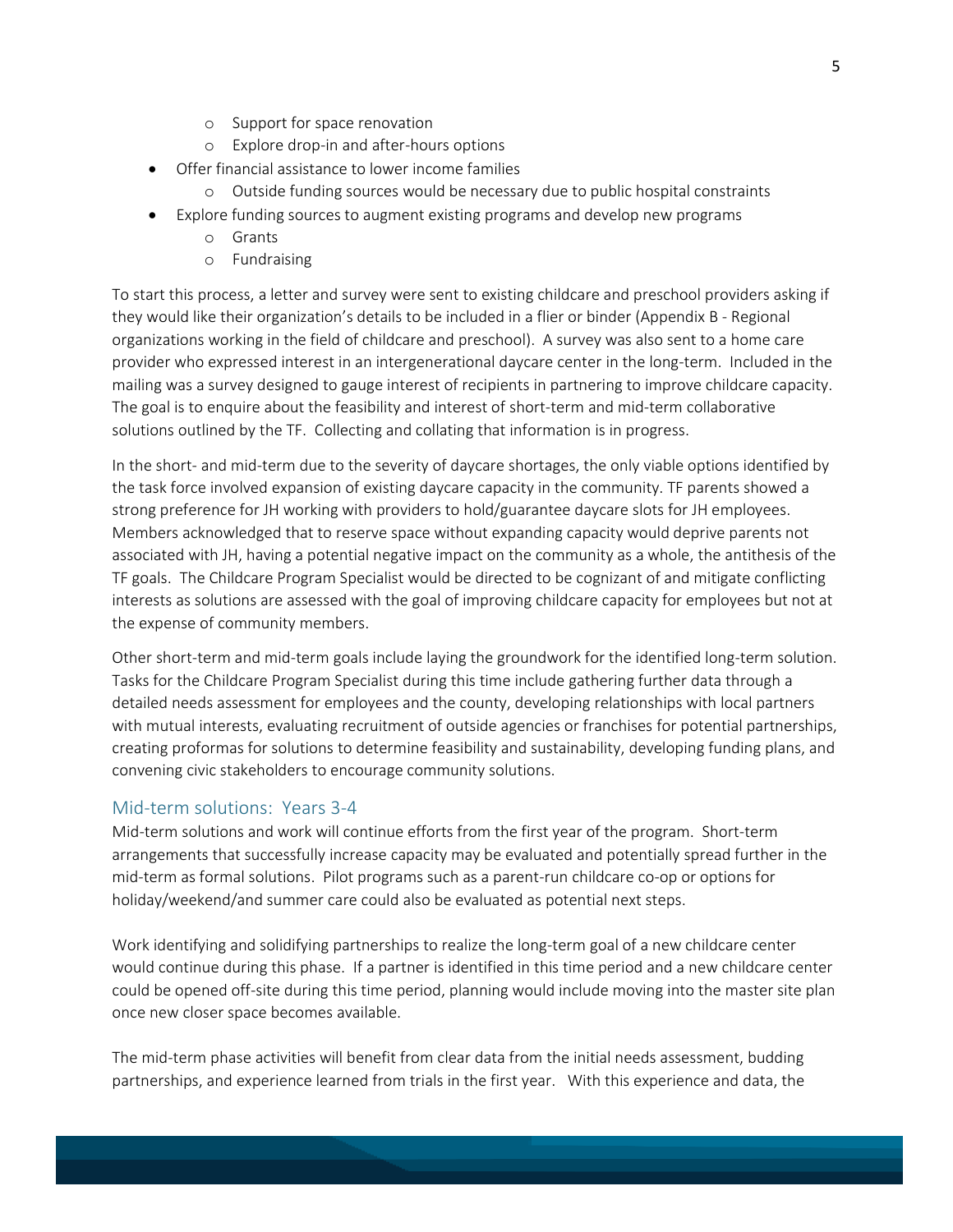Childcare Program Specialist will be well positioned to begin advocacy on the state and federal level for policy changes and funding options to address rural childcare deserts.

#### <span id="page-5-0"></span>Long term solution 5-10 years: New Independently Operated Childcare Center

Based on the finding of a severe overall shortage of childcare in Jefferson County, the TF recommends creation of a new childcare center for employees.

Specifically, the TF proposes a deliberate and paced effort that will result in an independently operated daycare center that provides full time childcare for ages 1 month to pre-kindergarten, located near JH as part of the implementation of the master site plan. Sick child, drop-in, afterschool, and holiday childcare for school-aged children may also be included in this full spectrum childcare if feasible and sustainable. The TF recognizes the need for such a facility in the short term but appreciates the importance of taking the time to develop a sustainable daycare model requiring long-term planning, data gathering and identification of partners. By collaborating with an independent owner and operator of a new childcare facility, many of the challenges JH faces as a critical access hospital and public hospital district can be avoided. Similarly, the business challenges of operating a childcare center may be ameliorated for the operator by partnering with a large employer with significant employee needs for childcare. Should such a partnership develop prior to the master site plan realization, temporary facilities could be identified to allow operationalizing the facility as soon as possible.

#### <span id="page-5-1"></span>Explore family-friendly certifications that apply to Jefferson Healthcare

Encourage Jefferson Healthcare to explore family-friendly business certifications for the purpose of understanding how other organizations identify cost effective, meaningful programs to support all employees. This recommendation was inserted at the request of Jefferson Healthcare CEO and received TF support when presented and discussed at a final TF Meeting.

#### <span id="page-5-2"></span>Engage the community

Finally, the more the TF learned, the more it became clear that seriously limited access to daycare is an issue for employers throughout Jefferson County, as well as urban and rural communities across the country. Evidence points to decreased productivity and health of the workforce and families as a result. Safe, quality childcare sets the stage for healthy growth for children and their families, influencing longterm economic and health outcomes for the child enrolled (See Addendum D "Rationale"). The TF recommends that JH use its influence as the largest employer in the county to engage civic leaders and other employers to collaborate in addressing the inadequate childcare for the whole community. As the only healthcare system in the county, JH has the opportunity to play an important role as an advocate for the health of all of Jefferson County, including its youngest inhabitants. (Appendix D "Rationale")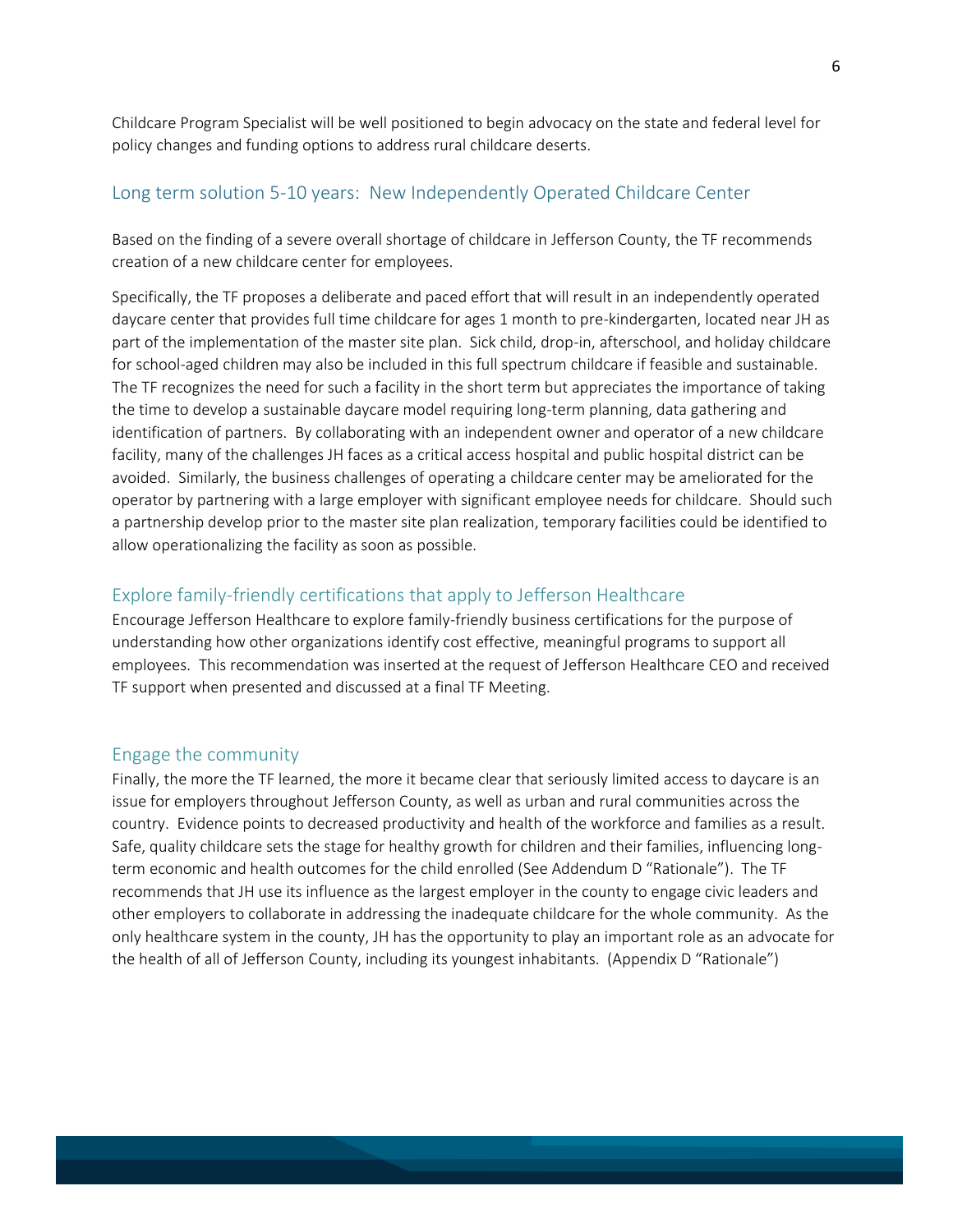## <span id="page-6-0"></span>ADDENDUM A

## Task Force Members

- 1. Alyssa Rodrigues, Administrative Support, Parent
- 2. Bertha Cooper, Project Consultant/facilitator
- 3. Caitlin Harrison, CHRO, Co-chair, Parent
- 4. Molly Parker, Population Health and Sheridan Clinic, Co-chair, Parent
- 5. Adam York, Population Health, Parent
- 6. Alyssa Corra, Surgery, Parent
- 7. Ann Chihan, Early Achievers Consultation Manager, Childcare Action Council
- 8. Anne Burton, Finance
- 9. Christina Heistand, Director of Peninsula College Early Childhood Development
- 10. Chrystal Schwartz, Sheridan Clinic Primary Care, Parent
- 11. Dunia Faulx, Population Health
- 12. Jamie Thompson, Watership Clinic, Parent
- 13. Jon Bennett, HR, Parent
- 14. Judy Gayne, Hospitalist, Parent
- 15. Kris Becker, JH Foundation
- 16. Kristen Brewster, Orthopedics, Parent
- 17. Mallory Brown, Pharmacy, Parent
- 18. Mary Breckel, Physical Therapy, Parent
- 19. Sergei Pavlov, Anesthesia, Parent
- 20. Shayna Lemke, Hospitalist, Parent
- 21. Stacey White, Quality/Medical Staff, Parent
- 22. Tammy Ersland, Women's Health, Grandmother
- 23. Tina Holeman, Dietary, Former Daycare Provider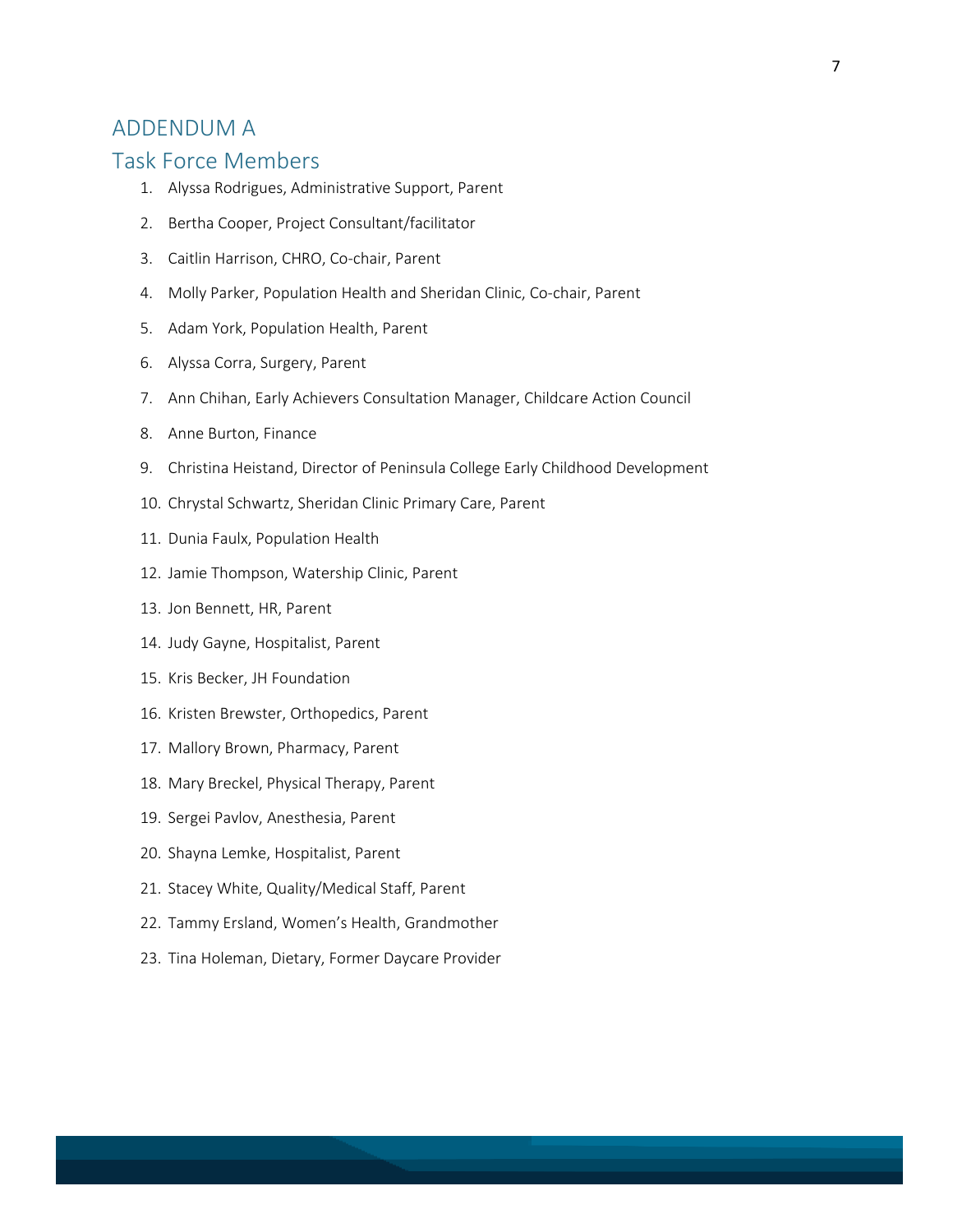# <span id="page-7-0"></span>ADDENDUM B Advisory Group Members

#### September 10, 2019 meeting attendees

- 1. Bonnie White, Asst Head of Swan School
- 2. Candace Mangold, Publisher of local "Macaroni Kid"
- 3. Janet Nolan, Licensed Child Daycare Provider
- 4. Julia Fulton, Director Cedarbrook Early Childhood Learning Center
- 5. Kris Becker, JH Foundation
- 6. Kris Logue, Castlehill Preschool
- 7. Koshalla Goodrich, Kindergarten teacher Sunfield and Waldorf School
- 8. Len Borchers, CEO YMCA
- 9. Lisa Condran, Principle Salish Coast
- 10. Lori Fields, Licensed Child Daycare Provider
- 11. Tina Bainbridge, Licensed Child Daycare Task Provider
- 12. Ruffina Garay, Chief Strategy Officer for Fort Worden/parent to Swan School child

#### Responded but unable to attend:

Firefly Academy Pt Cooperative Playschool

#### Left message/emailed but no response:

Little Wings Chimacum Creek Preschool Chimacum Head Start Dragonfly Julie Dietzman Wooden Little Ducklings Nursery Mallori Cossell Quilcene Preschool Singing Tree Preschool Olycap/Headstart – added late

#### Number out of order:

Oasis Daycare Stratton's Daycare

#### No longer in business:

Magical Days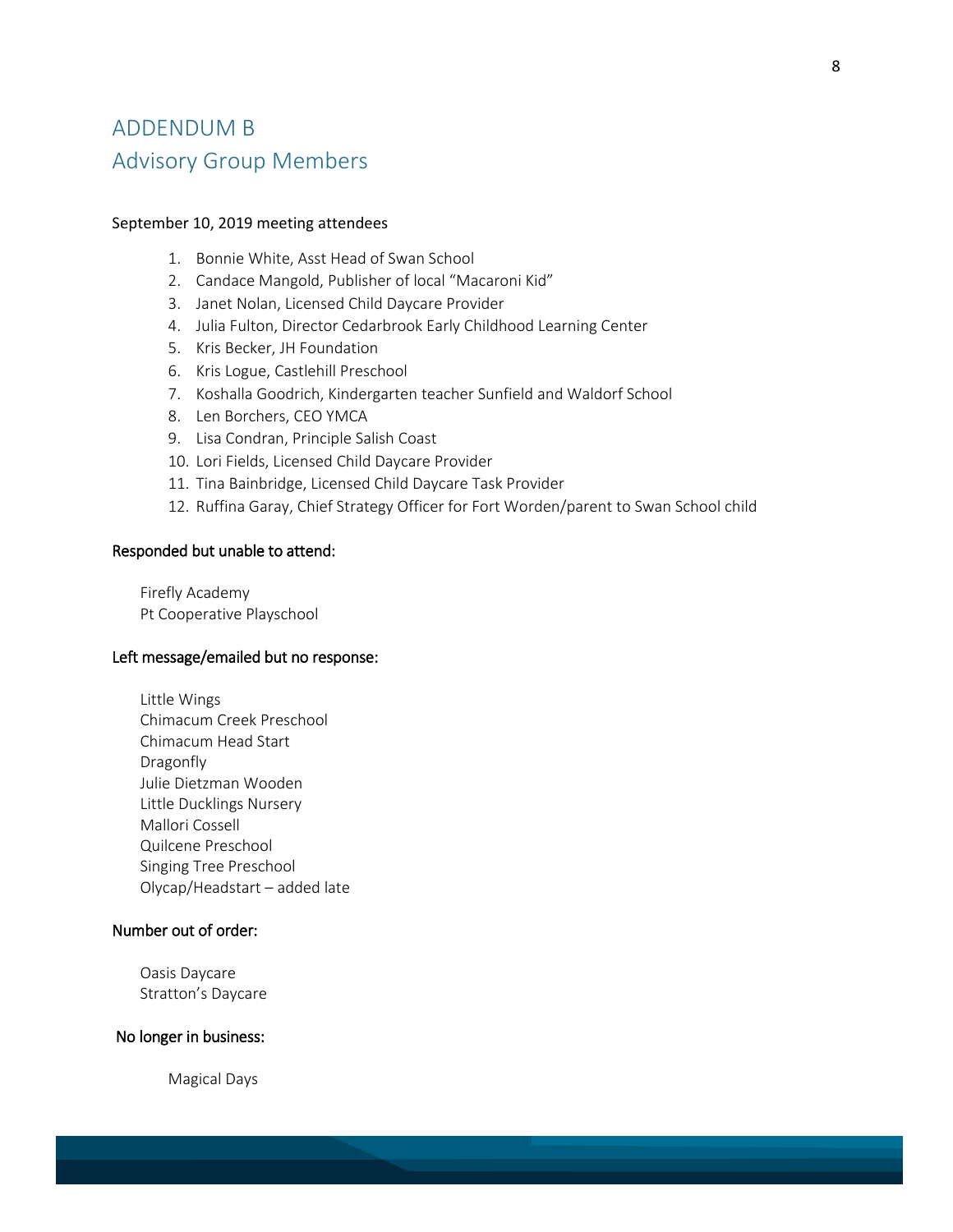# <span id="page-8-0"></span>ADDENDUM C Task Force Process

The TF held 5 meetings from September 5, 2019, to November 7, 2019. The participants were volunteers selected after an e-mail request was sent to all JH employees. They represented a variety of departments, employment types, and family types. They are listed in Addendum A. An ad hoc advisory group convened on September 10, 2019. All known Jefferson County licensed childcare providers, preschools, and organizations who work with young children were invited. Addendum B lists all who were contacted, responded and attended the advisory group.

The TF studied gaps in childcare available to employees from multiple angles. Survey data of employees from 2016 and 2019 were reviewed. Task force parents described their experience and knowledge of current childcare availability. The advisory group of childcare and early education providers described their experiences, challenges and capacity in providing child daycare and preschools. Community persons anecdotally confirmed the difficulty experienced by local employers. Ann Chihan, Early Achievers Consultation Manager, Child Care Action Council reviewed published state and local data related to need and declining daycare capacity with the task force. Christine Heistand, Director of Peninsula College Early Childhood Development, a large regional childcare program, described the benefits and challenges of managing a quality childcare program.

Details of findings are in Addendum D under "The Childcare Landscape of Jefferson County."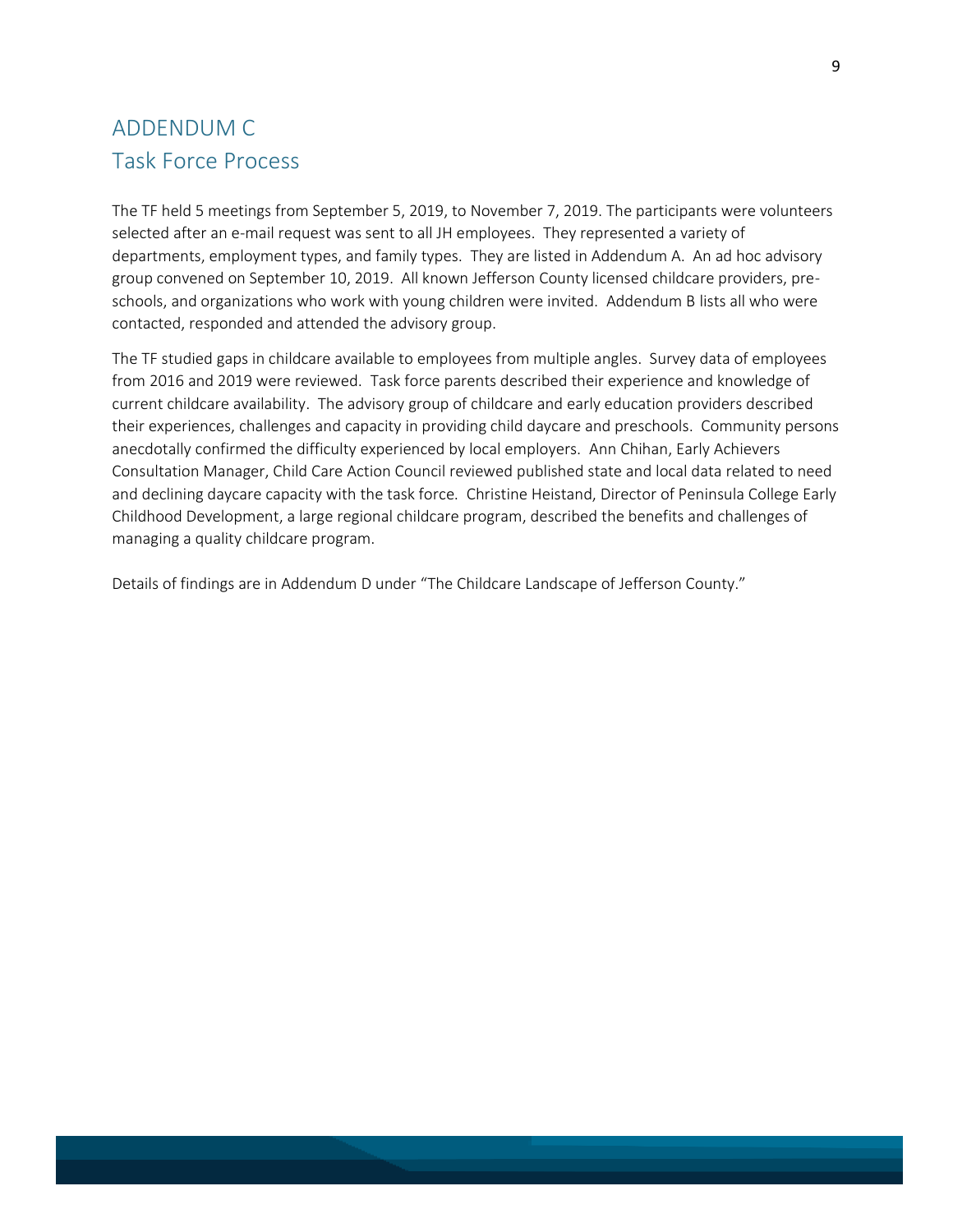# <span id="page-9-0"></span>ADDENDUM D Rationale

#### <span id="page-9-1"></span>The Value of High Quality Childcare:

Early childhood development and education programs have been shown to decrease education gaps in higher risk, lower socioeconomic children.<sup>1</sup> Studies demonstrate better educational performance and job attainment for those in a quality early education program. IQ levels are higher, the earning potential is higher by 1.3-3.5%, and participants have decreased contact with the criminal justice system.<sup>2</sup>

Health outcomes are also improved for those who participate in quality daycare. At age 21, quality daycare graduates have decreased risk-taking behaviors (binge alcohol intake, smoking, use of drugs), fewer premature deaths, and self-report better health. At age 30, they have lower rates of heart disease and fewer risk factors for heart disease including decreased obesity, lower blood pressure, lower blood sugar levels, and lower cholesterol. Quality early childhood development and education programs can decrease or delay the onset of chronic disease in adulthood as well as reduce risky behaviors that can lead to poor health.<sup>3</sup> For every \$1 spent on quality early childhood education, models estimate a return on investment that ranges from \$2.49 to 10.83.<sup>4</sup>

#### <span id="page-9-2"></span>Role of a Rural Health System:

Rural health systems, including hospitals, are not typically involved in providing daycare or early childhood education; however, they often have a vested interest in ensuring that access to high quality early childhood education is available to their employees and patients. As an anchor institution in a rural community, hospitals are often one of the largest employers and act as an economic engine. Critical to providing these services is the ability to recruit and retain qualified work force, which can be a challenge. Young families often seek employment in larger areas where childcare and more support for families are available. Incentivizing young community members to stay in the community supports the work force as well as the population at large, creating a community of diverse generations.

In addition, as payment models change from fee-for-service to value-based care that is focused on keeping a population well, medical systems are incentivized to support community efforts to maintain a healthy population. Focusing on early childhood education with its benefits for education, health, and financial stability of a community makes sense for rural hospitals.

#### <span id="page-9-3"></span>The Childcare Landscape in Jefferson County

Jefferson County has approximately 30,000 residents, one-third of whom live in Port Townsend. Four school districts cover the entirety of East Jefferson County, and are located from Port Townsend to Brinnon. Sixty to eighty-one percent of the 983 children under age six live in families where all parents work. Child-Care-Aware estimates that since 2013, the number of licensed childcare providers dropped from 9 to 7 with a decrease from 202 childcare slots to  $153.^5$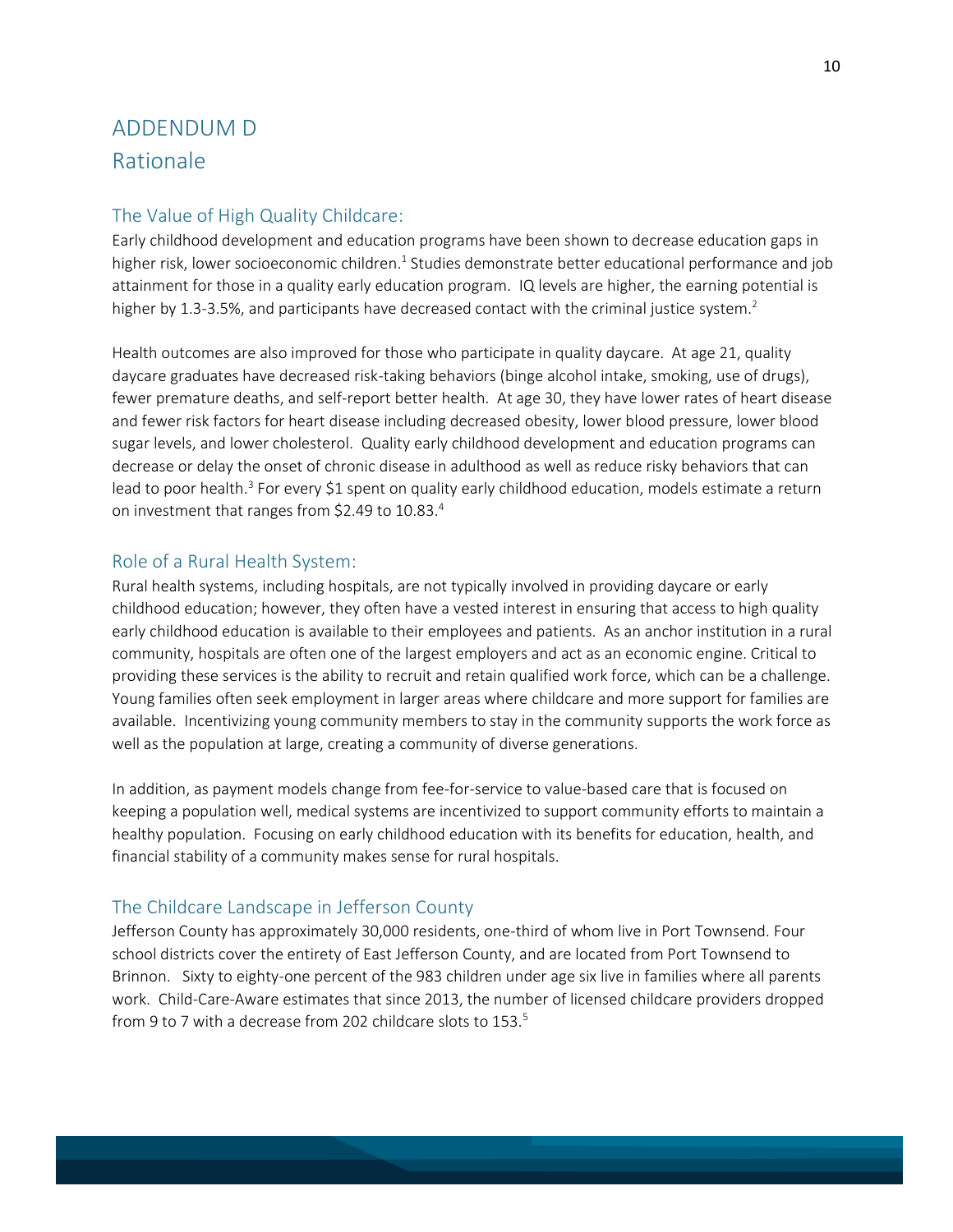

Through key informant interviews, expert presentations at the Task Force meetings, and discussion with employee parents, a severe shortage of childcare in Jefferson County was identified with Jefferson County meeting the Childcare Aware definition of a Childcare Desert<sup>6</sup>. A critical need for infant care was identified because only 4 licensed daycare slots for infants were found.<sup>5</sup>

2015

2016

2017

2014

2013

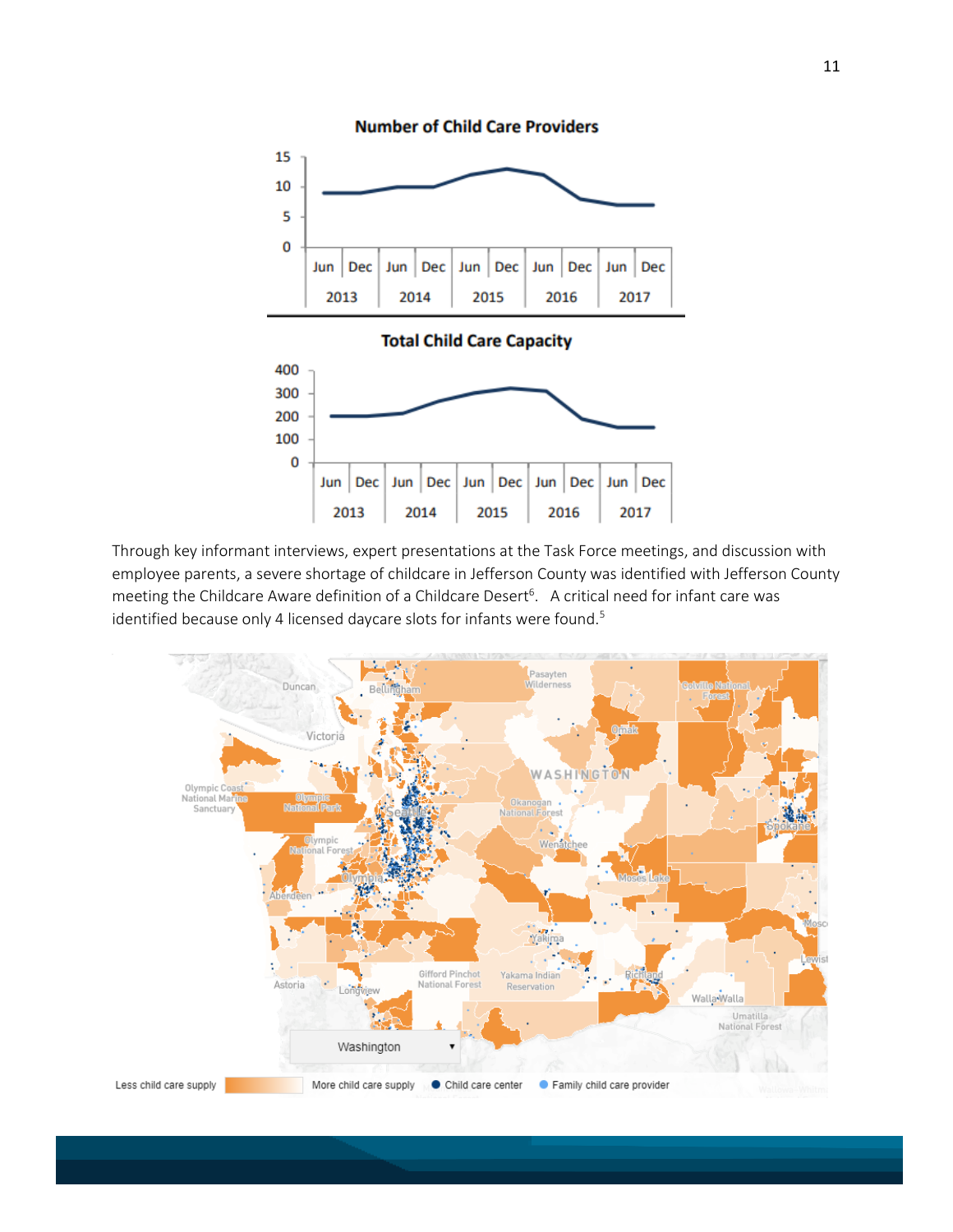Qualitative discussions during the task force reiterated the difficult situation for working families in Jefferson County. In order to work, parents describe "settling" for lower quality care than they desired due to lack of options. They report "cobbling together" care with part-time preschools, neighbors, and relatives. Informal relationships for care are common and often lacked the licensing oversite parents preferred. Nannies are an option for some but cost is prohibitive for many. In addition, nannies are often available only on a temporary basis as they tend to be between careers or schooling. Employees site the challenge of finding afterschool, holiday, and summer care for school-aged children. Depending on job type and hours worked, employees listed emergency daycare, sick care, and drop-in options as needs they could not find solutions for as well.



Both the 2016 and 2019 JH employee surveys demonstrated strong interest for a childcare center associated with Jefferson Healthcare. 83%-93% of respondents with children under 13 reported they would use such a childcare center. Priorities for JH employed parents were affordable, licensed, and convenient care. Scheduled daycare was requested by 61% while drop-in was preferred by 32%. Weekdays were preferred by about 55-70% and weekends by 8-13%.

#### <span id="page-11-0"></span>Washington State and Jefferson Healthcare Employee Impact

A 2019 Washington State employee survey indicated that 49% of Washington parents found it difficult or very difficult to find, afford, and keep childcare. 27% of parents quit their job or schooling due to childcare issues. Another 27% went from full to part-time work or training. The estimated direct cost of turnover and missed work due to childcare in Washington State is \$2.08 billion.<sup>7</sup>

Surveys of Jefferson Healthcare employees demonstrate similar results. The 2016 JH childcare survey indicated that 81% JH parent respondents had a difficult or very difficult time finding childcare. Fiftyseven percent of JH parents reported they missed work or arrived late due to childcare issues. Seventyone percent reported missing work due to a child's illness. Seventy-eight percent of parents said they would be able to focus better if they felt more secure with their childcare. Sixty-nine reported they would take on more responsibility. The 2019 JH employee survey showed that 52% (156 of the 307 respondents in 2019) knew people who had left Jefferson or who had chosen not to work there due to childcare concerns.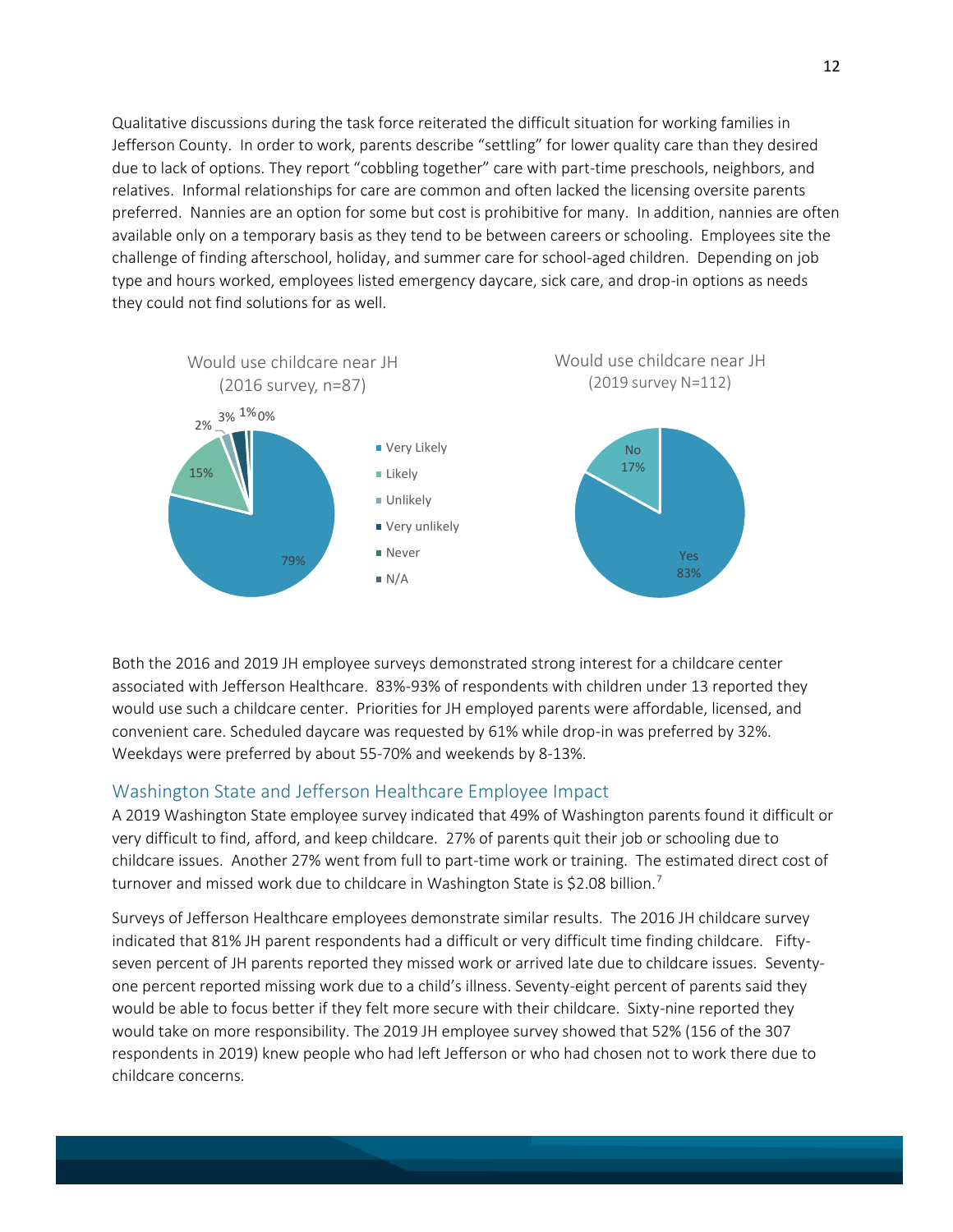<span id="page-12-0"></span>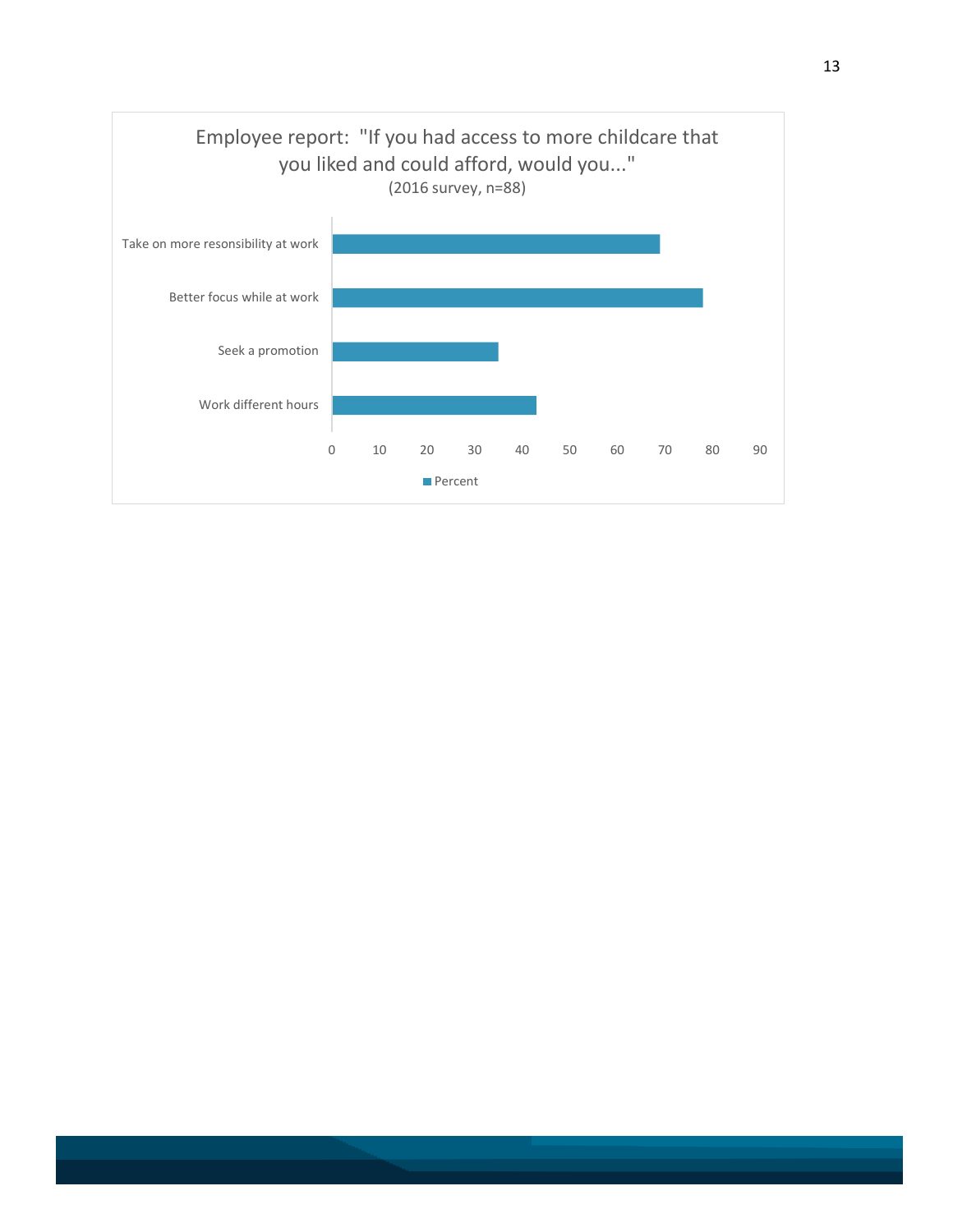# ADDENDUM E

Proposed Timeline

# Proposed solutions: Short term

| Hire coordinator to:                         | Narrow options and plan | Finalize partner(s) Facilitate expansion of childcare capacity for employees                       |        |         |  |
|----------------------------------------------|-------------------------|----------------------------------------------------------------------------------------------------|--------|---------|--|
| Year 1                                       | Year 2                  | Year 3                                                                                             | Year 5 | Year 10 |  |
| <b>Actions</b>                               |                         |                                                                                                    |        |         |  |
| Hire coordinator                             |                         |                                                                                                    |        |         |  |
| Rack card - binder - parent connector        |                         | Housed in HR                                                                                       |        |         |  |
| Income based subsidy for employees           |                         | Support struggling employees                                                                       |        |         |  |
| Pilot: Guarantee slots in existing daycares  |                         | Stabilize businesses                                                                               |        |         |  |
| Pilot: Support expansion of daycare capacity |                         | Subsidize staff, space expansion, guarantee<br>payment, explore drop-in and after hours<br>options |        |         |  |
| Pilot: Support retention of daycare staff    |                         | Healthcare discount                                                                                |        |         |  |
| Fundraise: Foundation, grants, partnerships  |                         | To support above expansion                                                                         |        |         |  |
| Convene local stakeholders                   |                         | Explore community solutions                                                                        |        |         |  |
| Planning                                     |                         |                                                                                                    |        |         |  |
| Detailed needs assessment                    |                         | For employees and county                                                                           |        |         |  |
| Explore and identify potential partners      |                         | Detail incentives and interest                                                                     |        |         |  |
| Explore other models                         |                         | Parent co-op, homecare agency, franchise                                                           |        |         |  |
| Develop proformas for potential solutions    |                         |                                                                                                    |        |         |  |
| Develop funding plan                         |                         |                                                                                                    |        |         |  |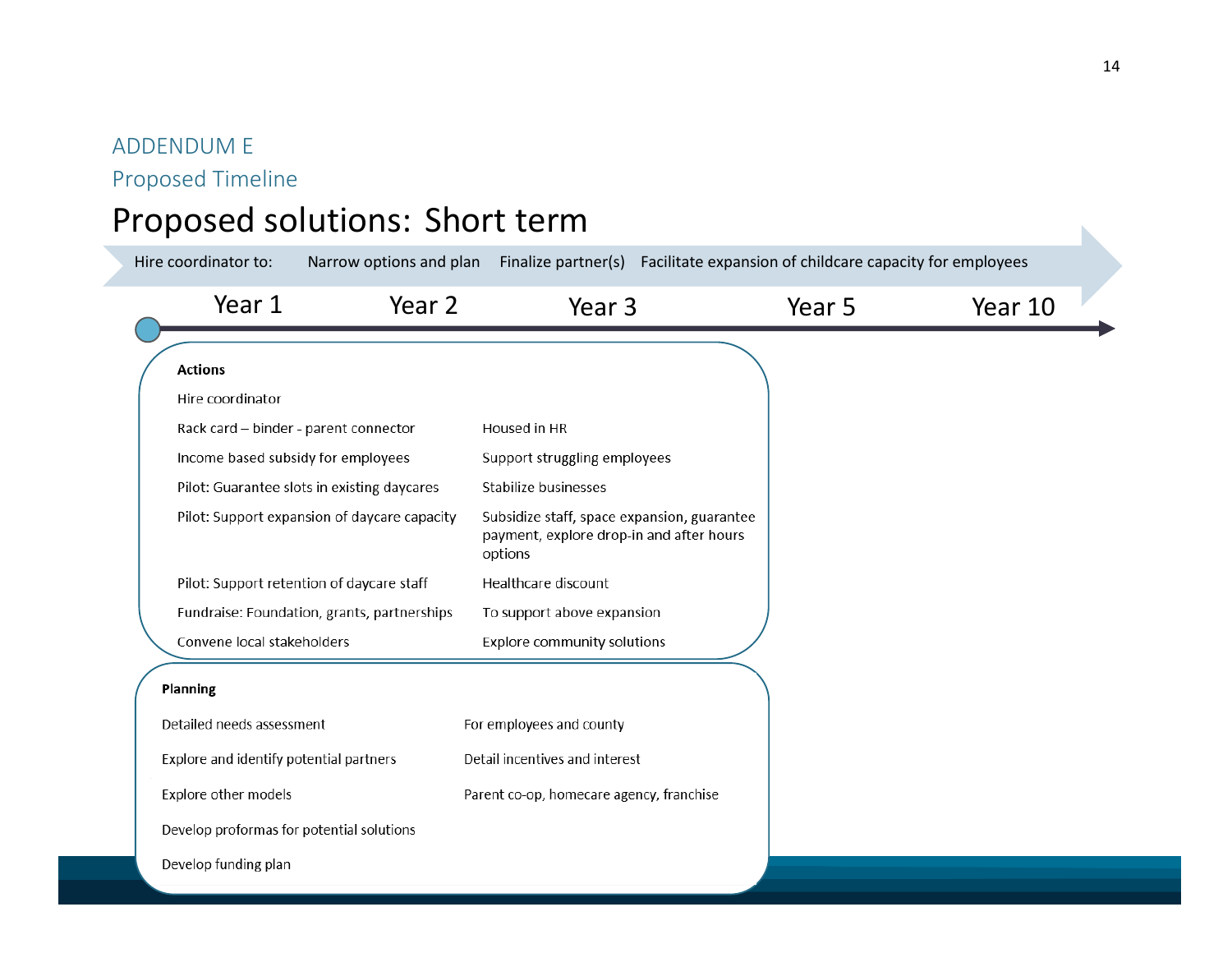# Proposed solutions: Mid-term

Hire coordinator to drive process

Year 1 The Year 2 Year 3 Tear 5 Year 10 Actions: determined by year 1-2 planning Assist partner to open new childcare center Temporary site Continue any successful pilots Based on evaluation of: \*partner needs \*pilot success in increasing capacity Based on needs and feasibility evaluation, select to \*Homecare agency model support other options \*Parent co-op model \*Multipronged approach i.e. support multiple businesses for small # of children Development Identify and obtain funding Ongoing support for development of new childcare center Support policy for rural daycare deserts Advocacy Encourage hubs for youth activities After school options (YMCA, 4-H)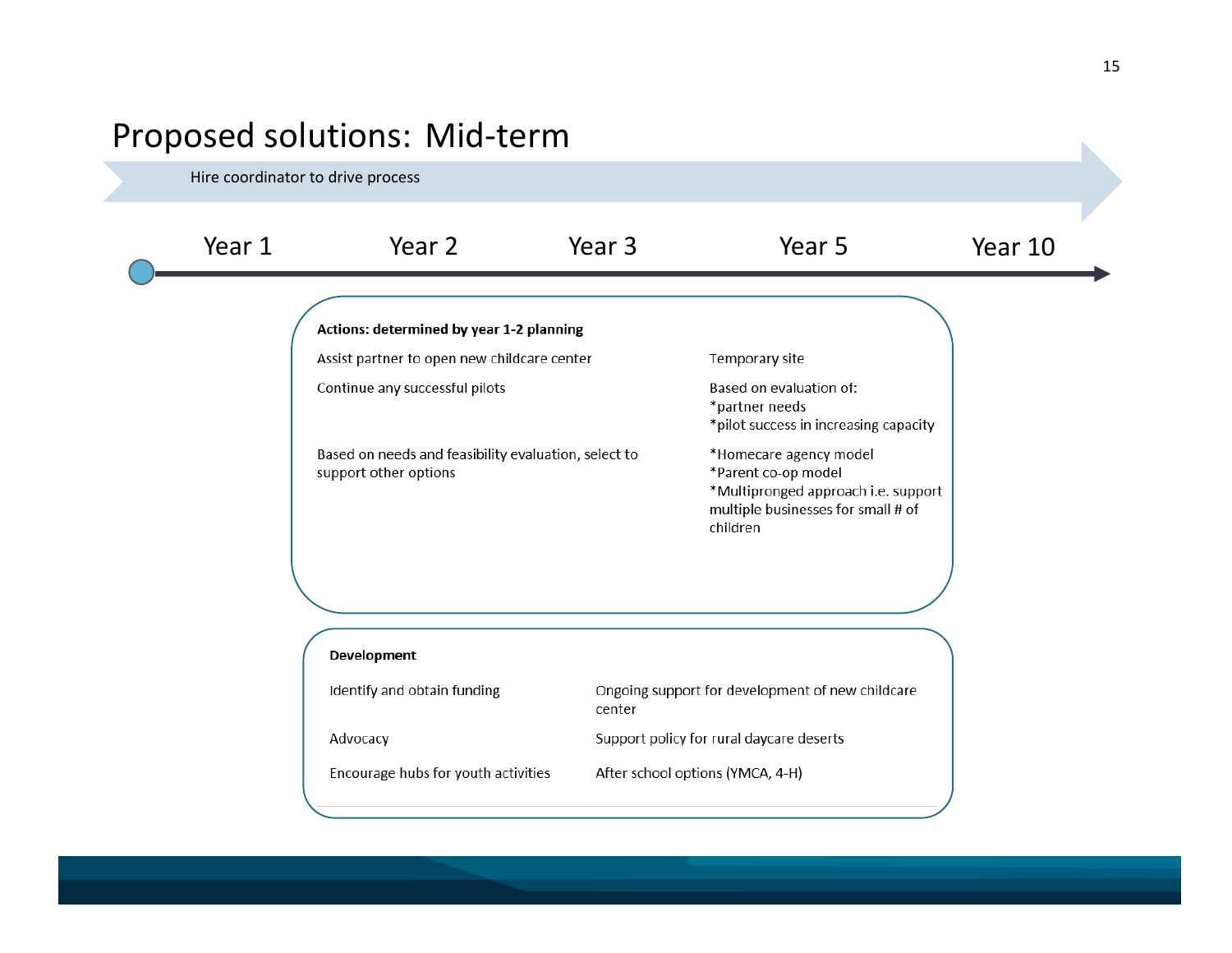#### <span id="page-15-0"></span>• Hire coordinator to: Narrow options and plan Finalize partner(s) Facilitate expansion of childcare capacity for employees Year 1 The Year 2 Year 3 Tear 5 Year 10 Independent licensed childcare provider supported to move into dedicated nearby space with emphasis on JH employees **Extended hours** With drop-in capacity Quality Licensed with Early Achiever level 4 or higher Safe Affordable \*Takes DSHS payments \*Sliding scale Infant to 12 years (if still All ages needed based on after school options) Partnership with community Teaching site for Early Childhood Educator college students Allow input from JH Advisory board employee and admin stakeholders Intergenerational partnership Promote development of adult day health For patients and employee family members Partner with childcare center Intergenerational curriculum Evaluate for success based on senior health Parent co-op, homecare agency, franchise measures

# Proposed solutions: Long term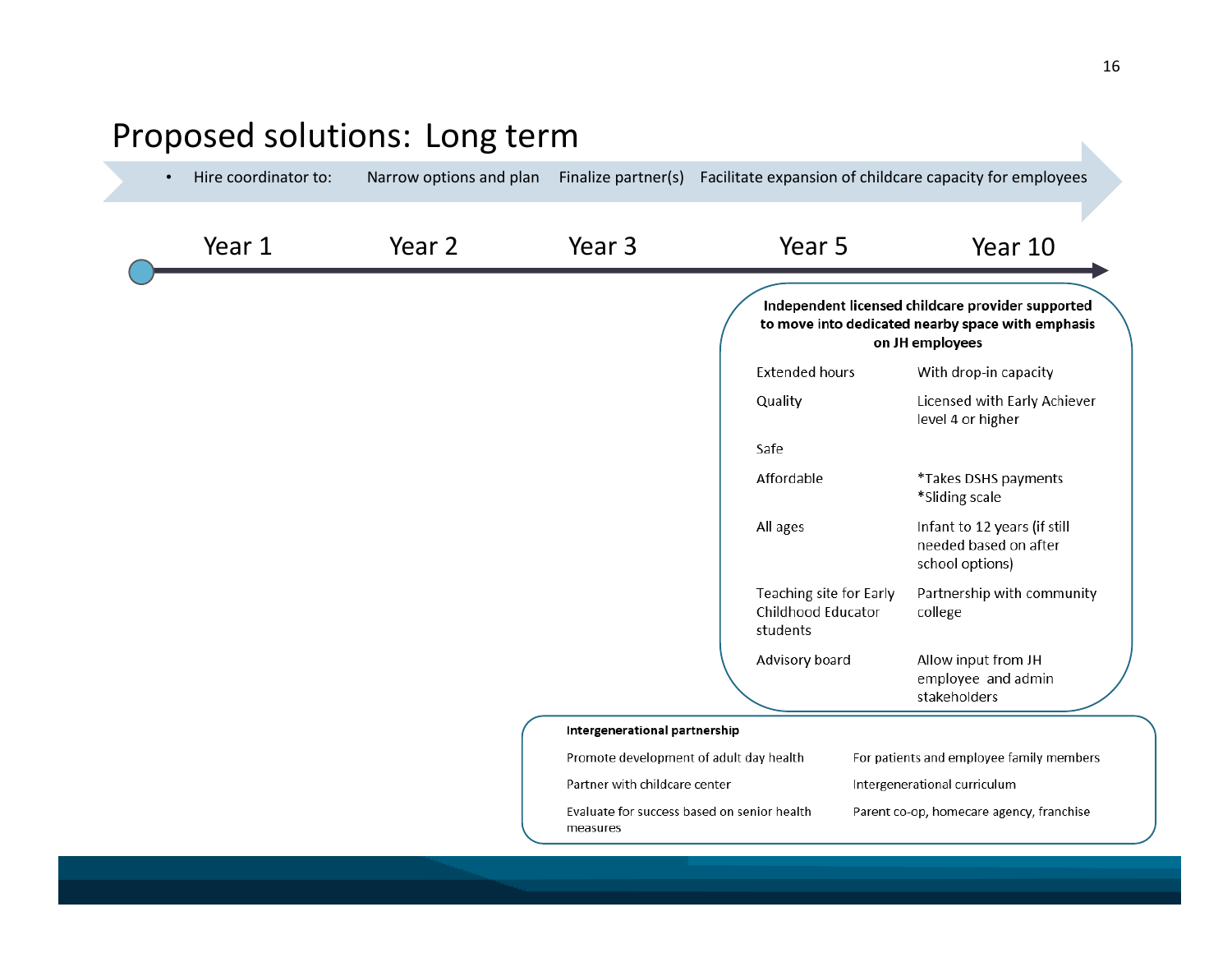# ADDENDUM F Solutions Detailed

### <span id="page-16-0"></span>Solution: Hire and or assign Childcare Program Specialist

In order to ameliorate effects of the low childcare capacity in Jefferson County for Jefferson Healthcare employees, dedicated time and expertise is required to research, develop, and implement the proposed solutions.

Immediate efforts would include creating and maintaining a binder or flier of local childcare resources and potentially creating an internal website where families can share resources or care as well (see childcare resource guide section). Once stable and more self-sustaining, this resource may be housed in the HR department.

Next steps include addressing short-term options for improving childcare capacity. Tasks include developing partnerships with interested local childcare providers to explore short-term capacity increases and options for supporting these efforts, creating proformas to analyze the costs and benefits of potential solutions, and expanding on the baseline needs assessments already completed to clarify market need. Identifying funding sources to support programing would be essential.

Spreading successful pilot programs, planning for and developing an independent childcare program with a partner, and conducting advocacy work at the state and federal levels would be mid- and long-term goals. The specialist may opt to develop and employee advisory committee to assist with directing childcare solutions over time.

#### <span id="page-16-1"></span>Solution: Childcare resource guide

The TF identified a need for a central repository of information on regional childcare options. Members propose a flier, a binder, and/or an on-line internal resource where parents could connect to share childcare needs and solutions. Suggestions included ways for families to collaborate for emergency care needs, drop-off needs, develop their own nanny-share, ride share between camps, preschools, or other creative solutions. This may be a means for employees to gather to develop a co-op as recommended by some TF members.

A letter has been sent to local childcare providers and pre-schools asking if they would like to be included in such a resource. The document could be developed and updated by the Childcare Program Specialist and then managed in the HR department once established.

The TF recognizes that care must be taken to avoid any indication that Jefferson Healthcare endorses any or all of the providers on the list; usually managed by developing a systematic objective listing that contains a disclaimer. Legal review would be required.

#### <span id="page-16-2"></span>Solution: Explore short-term increase current childcare capacity

Short-term increases in childcare capacity rely on current childcare providers, their staffing, space options, and their interest. Surveys have been sent to these providers to gauge interest in exploring options for JH to support expansion.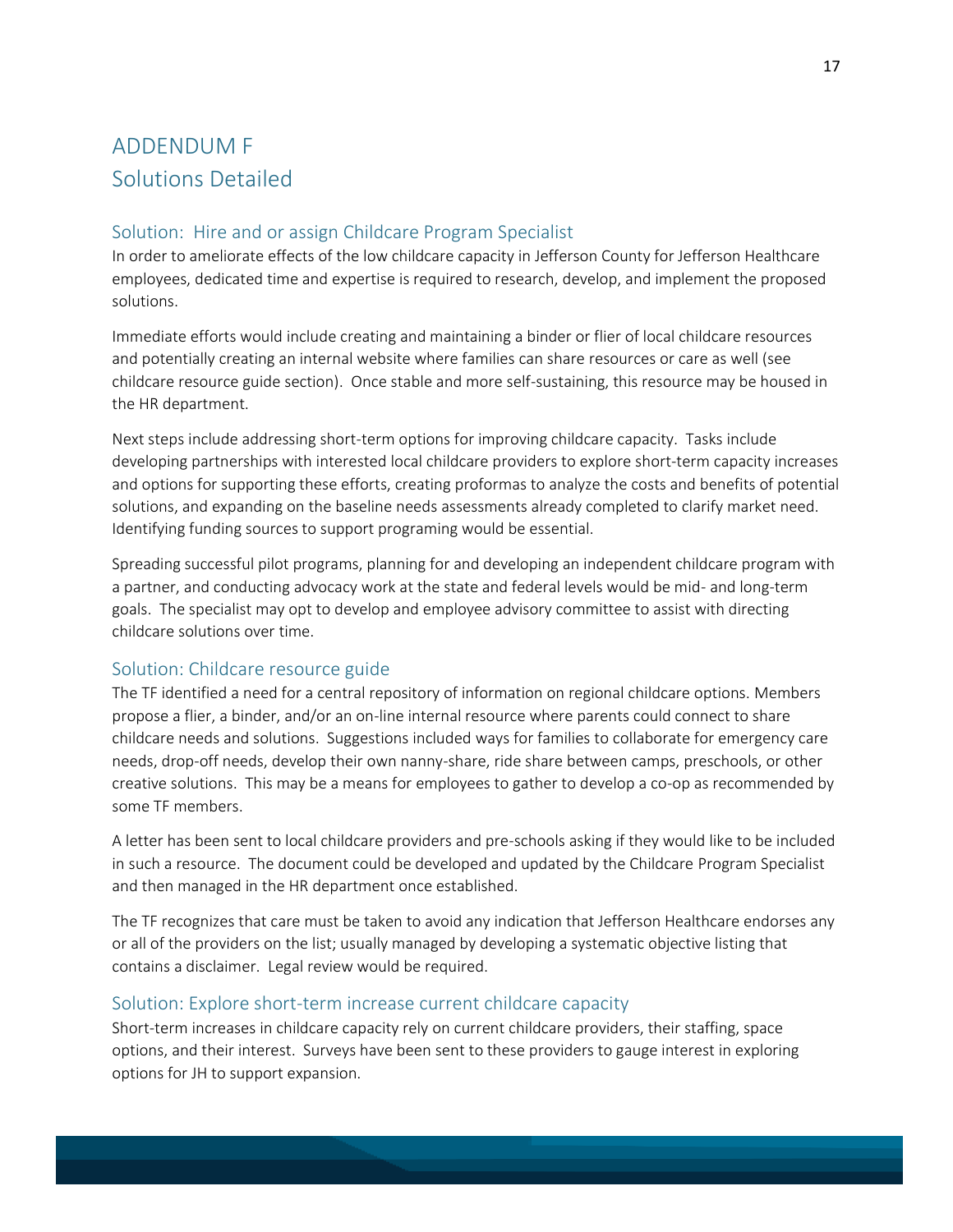## <span id="page-17-0"></span>Solution: Hold or guarantee slots at existing childcare programs

The lack of full-time childcare coupled with the understanding that, often, childcare providers operate on a thin financial margin led to the proposal that Jefferson Healthcare partner with interested childcare providers to reserve or guarantee several slots for their employees. The goal would be to stabilize the childcare providers' income while waiting to fill a position, then filling it with a JH employee's child. This may allow childcare providers to add capacity if they had guaranteed children to fill their programs.

Four in-home licensed childcare programs and one licensed childcare center operate in Jefferson County. Space is a constraint limiting expansion at the childcare center. Staffing is a constraint for the in-home childcare programs, limiting expansion as well. It is unclear if childcare providers would be interested or able to pursue these options. To determine feasibility and interest for the childcare providers, a survey has been sent to each to determine if any would be interested in discussing options for further partnership.

The anticipated cost of guaranteed slots would be estimated at the state Region 6 rate ranging from \$625 to \$928 per month per child depending on location, state quality ranking, and age of child. Payment may be based on days rather than months until opening filled. If JH was able to secure 6 positions in the county, the anticipated vacancy rate may be one month per slot, max \$5,568 (if all slots were infants, the most expensive and most needed positions). The need to hold slots is anticipated to be minimal but could be further estimated through key informant interviews with childcare providers.

| Base 2019 DSHS rate for:  | Infant<br>(Birth-11 mo) | Fnhanced<br>Toddler<br>$(12-17 \text{ mo})$ | <b>Toddlers</b><br>$(18-29)$<br>mo) | Preschool<br>(30 mo - 6 years) |
|---------------------------|-------------------------|---------------------------------------------|-------------------------------------|--------------------------------|
| Licensed Childcare Center | 927.80                  | 816.40                                      | 816.40                              | 711.20                         |
| Licensed Home             | 746.43                  | 746.43                                      | 687.50                              | 635                            |

## <span id="page-17-1"></span>Solution: Income based childcare financial support

To address the high cost of childcare, the task force proposed exploring a means for Jefferson Healthcare to subsidize lower income employees to assist with the cost. The USDA considers childcare affordable if a family is spending no more than 7% of their income on childcare.<sup>8</sup>

With the median cost of childcare in Jefferson County for a toddler being \$680 in 2018,<sup>5</sup> an employee would need to earn \$9,714 per month (or \$116,571 per year) to spend only 7% of their income on a single toddler. State subsidies for childcare start for families under 200% of the FPL. If assuming an employee has a family of four, there are 273 employees who earn under 200% of the FPL (\$51,500 annual income for a family of 4) and who would be eligible for state subsidy. This leaves families of four who earn between \$51,5000 and \$116,571 in the range of paying an unaffordable amount for childcare. This also assumes subsidized childcare is available.

Bridging this gap with a subsidy is a challenge for a critical access hospital / public hospital district. Constraints include multiple regulations as well as a funding source. However, should funding become available from an outside source such as The Jefferson Healthcare Foundation or other 501(c)3, this could become an option.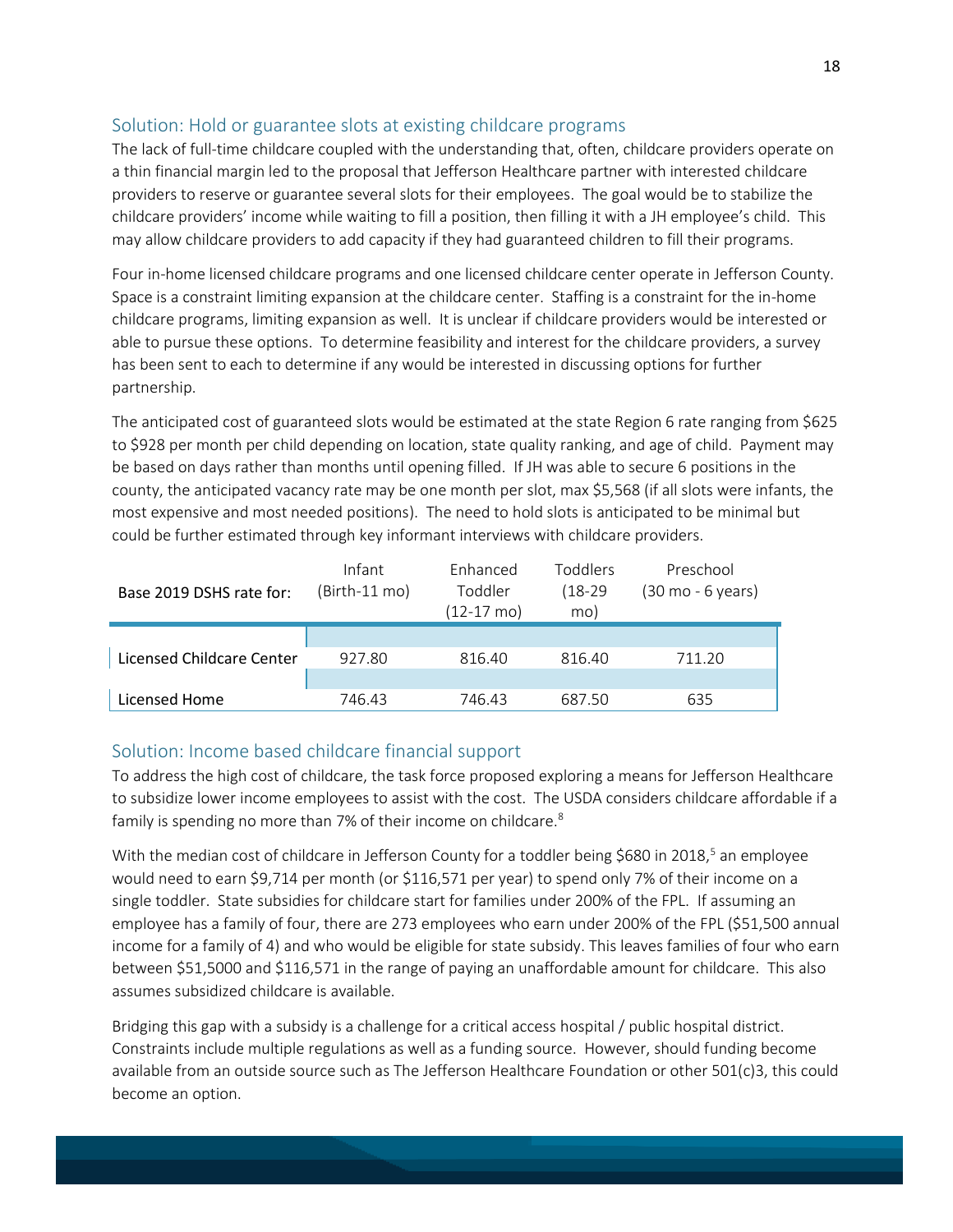The TF recommends this possibility remain on the list of options to explore for feasibility but as a lower priority due to concerns about feasibility and sustainability.

#### <span id="page-18-0"></span>Solution: New Childcare Center

The task force's long-term recommendation is for JH to support development of a new licensed childcare center over the next 5 years. The county need for fulltime affordable childcare far outpaces the supply. Short-term solutions are anticipated to minimally improve the capacity available. In order to meet the ongoing employee childcare need to attract and retain young families to Jefferson Healthcare and the community, the TF determines that a high quality childcare center is required.

The task force recognizes the constraints under which a critical access hospital and public hospital district operates, making it challenging for the hospital to own and operate its own daycare. Collaborating with a partner who operates the childcare would be optimal. The partnership could take many forms, depending on needs of the owner-operator and obligations of the critical access and public hospital restrictions.

The TF outlined the requirements for an employee childcare. Quality and safety evidenced by licensing is most important. Affordability defined by taking DSHS clients and having a sliding scale would allow access to all employees financially. Serving ages birth to pre-K and having a pre-school component were highly valued by the TF. Full time with extended day-time hours is essential to meet the needs of the hospital staff. The TF recommended a location within walking or short driving distance of the hospital.

Desired but not required assets of the new childcare center include drop in and sick child care area, care for school aged children after school and on holidays, a parent advisory board, partnering with a community college to be a training location for early childhood education students, and having the option of collaborating with adult day health programs to provide an intergenerational component.

The Childcare Program Specialist is identified as the individual whose role it will be to identify a partner(s), develop the supportive relationship, and drive the project forward.

#### <span id="page-18-1"></span>Solution: Fundraise to support capacity expansion

All childcare solutions listed will require financial support. The Childcare Program Specialist will be tasked with investigating options for funding both for short-term options as well as the long-term goal of opening a new childcare center. Options may include: working with the JH Foundation, writing grants, and seeking partners with resources.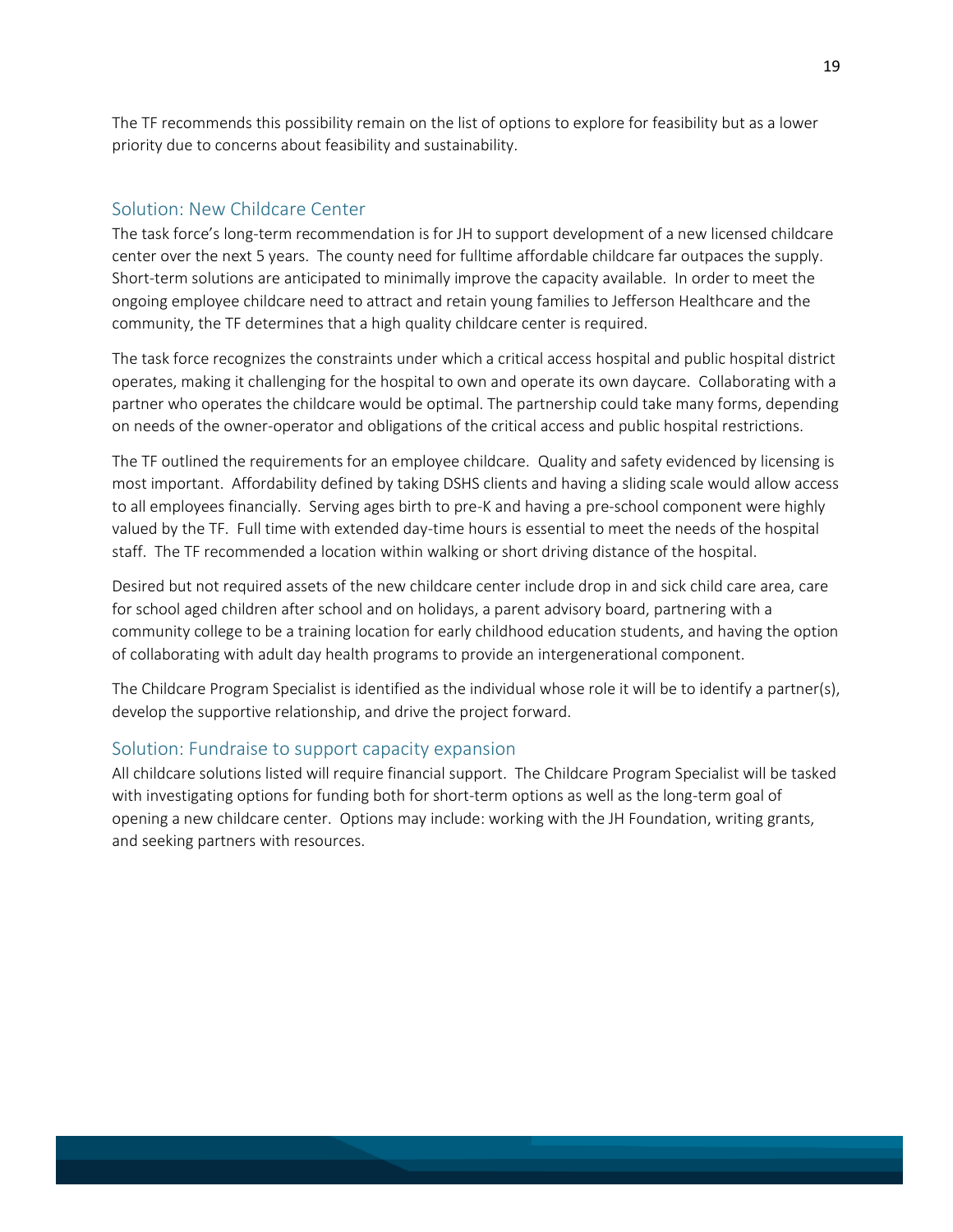# <span id="page-19-0"></span>ADDENDUM G Childcare Program Specialist Job Description

Performs duties including, but not limited to:

- Create and then maintain binder and rack card of local daycare resources
- Create central location for parents to collaborate with each other on creative solutions to childcare needs.
- Detail costs for task force solution proposals by creating proformas
- Complete a more detailed employee childcare needs assessment to best estimate volume
- Identify and collaborate with potential partners to determine mutual solutions and long-term options
- Using daycare provider survey results, work with interested organizations to evaluate and develop increased capacity solutions in the short term and eventual development of permanent increased capacity in mid and long term.
- Advocate at federal, state, and local level for policy accommodations that support available quality childcare
- Identify funds for support (fundraise, grants, partnerships)
- Create and work with employee advisory committee

#### Education and/or Experience

- Bachelor's degree
- Experience in early childhood education
- Program and community development experience preferred
- Proficiency in Microsoft Office suite